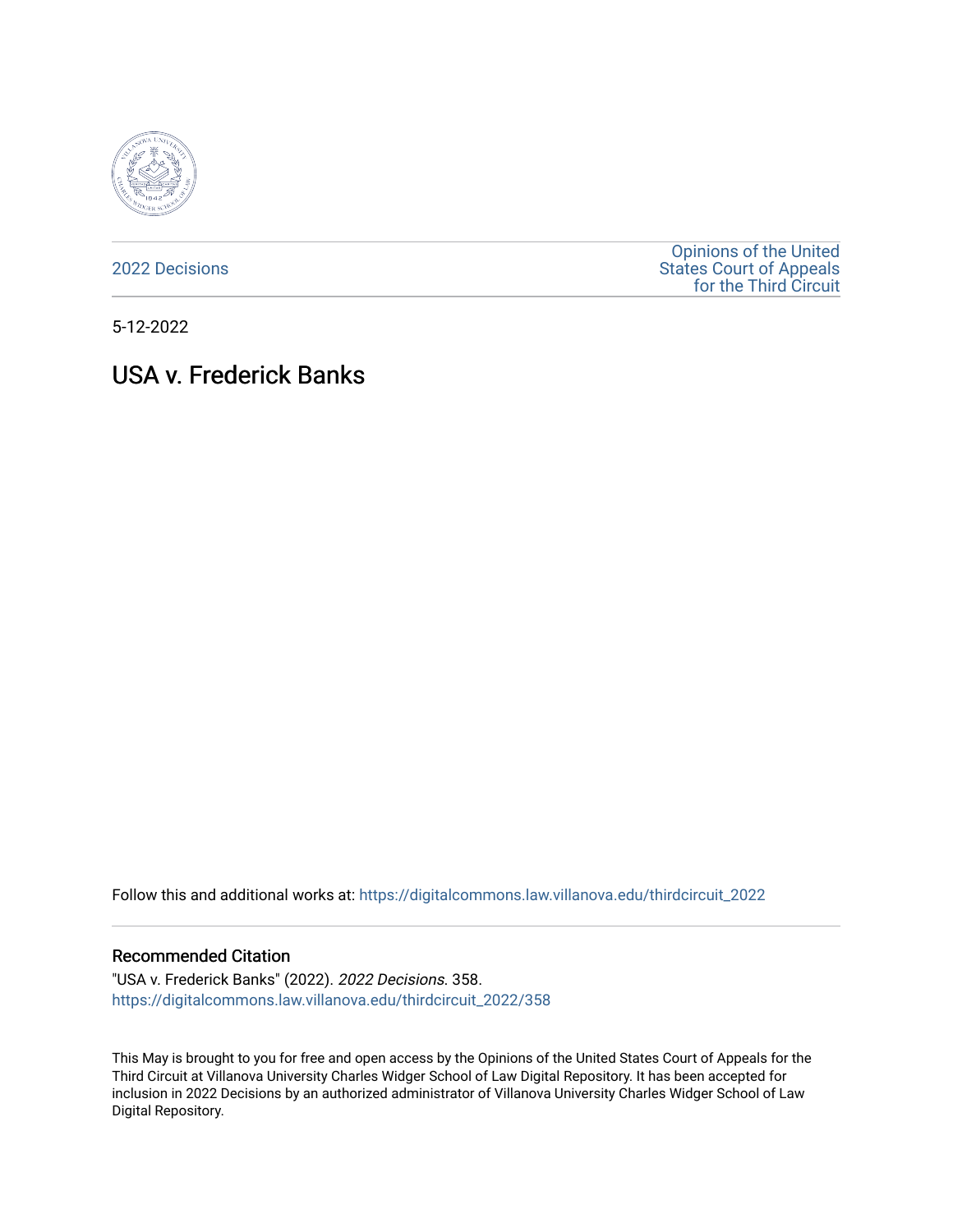### CLD-144 **NOT PRECEDENTIAL**

## UNITED STATES COURT OF APPEALS FOR THE THIRD CIRCUIT

 $\frac{1}{2}$ 

No. 22-1607  $\frac{1}{2}$ 

## UNITED STATES OF AMERICA

v.

FREDERICK H. BANKS, Appellant

\_\_\_\_\_\_\_\_\_\_\_\_\_\_\_\_\_\_\_\_\_\_\_\_\_\_\_\_\_\_\_\_\_\_\_\_

On Appeal from the United States District Court for the Western District of Pennsylvania (D.C. Crim. No. 2:15-cr-00168-001) District Judge: Honorable Mark R. Hornak

 $\mathcal{L}_\text{max}$  , where  $\mathcal{L}_\text{max}$  is the set of the set of the set of the set of the set of the set of the set of the set of the set of the set of the set of the set of the set of the set of the set of the set of the se

Submitted on Appellee's Motion Pursuant to Third Circuit LAR 27.4 and I.O.P. 10.6 May 5, 2022 Before: AMBRO, SHWARTZ and BIBAS, Circuit Judges

> (Opinion filed: May 12, 2022)  $\overline{\phantom{a}}$

> > OPINION[\\*](#page-1-0)  $\overline{\phantom{a}}$

PER CURIAM

<span id="page-1-0"></span><sup>\*</sup> This disposition is not an opinion of the full Court and pursuant to I.O.P. 5.7 does not constitute binding precedent.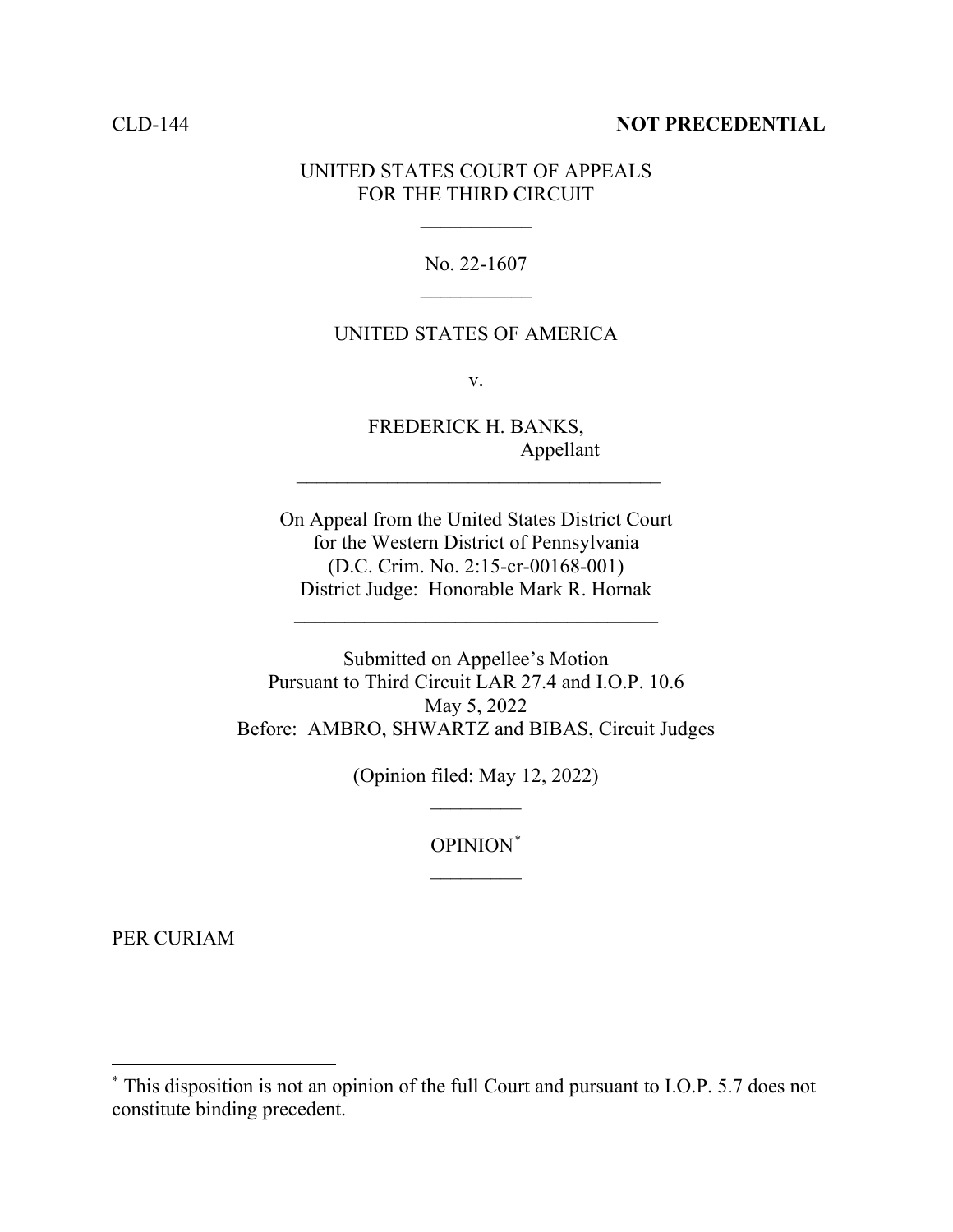Frederick H. Banks was convicted of wire fraud and aggravated identify theft. He was sentenced by the District Court to an aggregate 104 months in prison. Banks's counseled direct appeal was argued in this Court on March 29, 2022. See United States v. Banks, C.A. Nos. 19-3812 (Doc. 92) & 20-2235 (Doc. 84).

The subject of *this* appeal is the District Court's March 25, 2022 memorandum order in Banks's criminal case denying without prejudice certain motions he filed pro se.

Specifically, the District Court rejected Banks's motion for compassionate release (his sixth such motion) in part because Banks's "risk of contracting a severe case of COVID-19 based on his stated medical conditions does not amount to an extraordinary and compelling reason for release, particularly in light of the fact that Mr. Banks is vaccinated and the COVID-19 situation at Fort Dix, where Mr. Banks is currently housed, appears well controlled." The District Court denied the motion for compassionate release "without prejudice subject to reassertion should new circumstances warrant."

In addition, the District Court rejected on mootness grounds Banks's motion to compel his former counsel to produce documents to current appellate counsel. The District Court invited appellate counsel to respond to Banks's motion, and she accurately represented to the District Court that Banks's direct appeal is fully briefed and awaiting disposition. The District Court denied the motion to compel "without prejudice subject to its reassertion by Mr. Banks' appellate counsel in the proper forum." The District Court declined Banks's request to refer his former counsel to the Disciplinary Board of Pennsylvania.

 $\mathfrak{D}$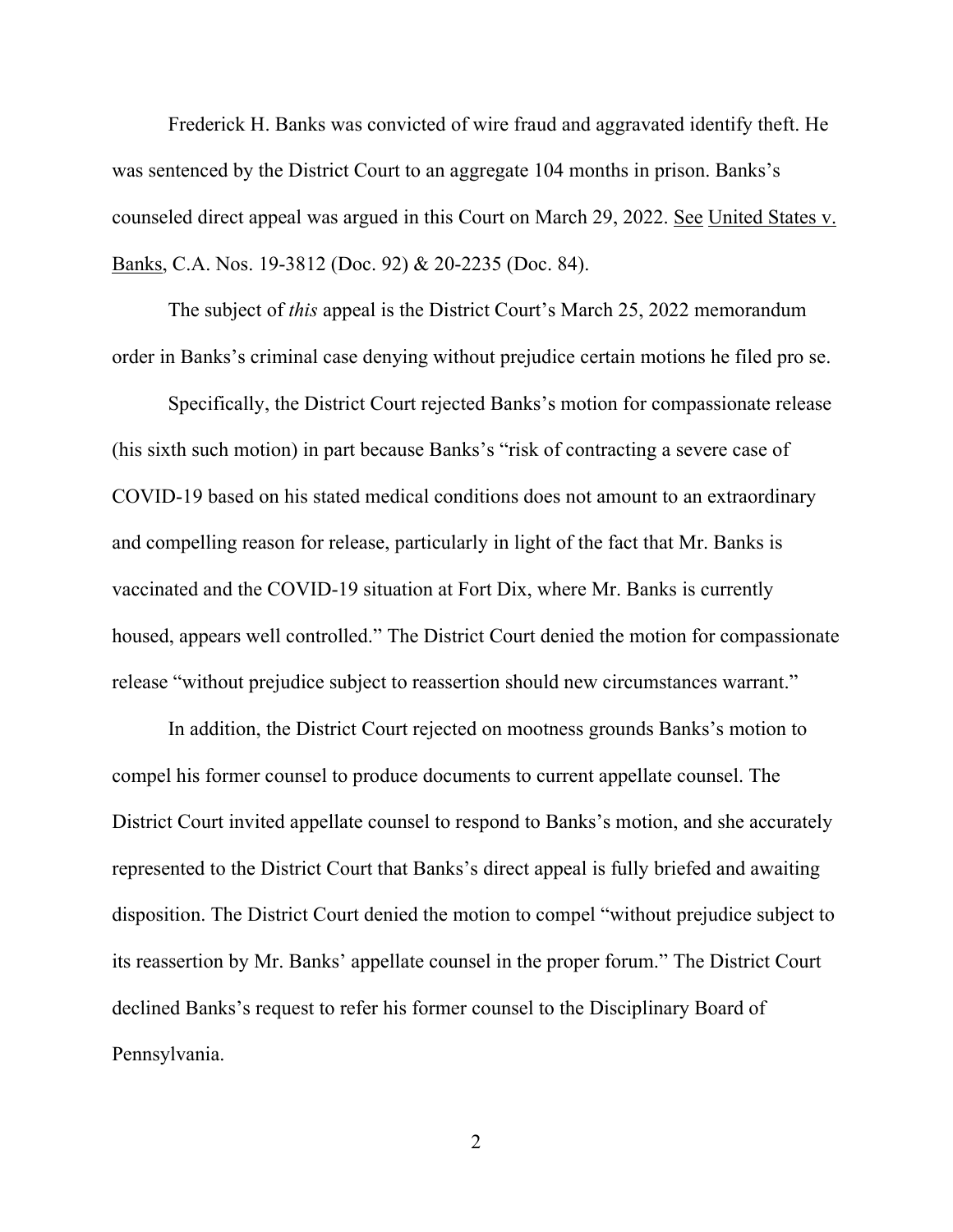We first consider our jurisdiction. See Reifer v. Westport Ins. Corp., 751 F.3d 129, 133 (3d Cir. 2014). Insofar as the District Court denied Banks's motions "without prejudice," the March 25, 2022 order may not, at first glance, appear final and immediately appealable. See Borelli v. City of Reading, 532 F.2d 950, 951 (3d Cir. 1976) (per curiam). But the "without prejudice" labels in the March 25, 2022 order belie its conclusiveness. Cf. Weber v. McGrogan, 939 F.3d 232, 236 (3d Cir. 2019) ("A 'final decision' is 'one which ends the litigation on the merits and leaves nothing for the court to do but execute the judgment.'") (citation omitted). The labels were followed by instruction to Banks and his counsel that they could take action permissible regardless of whether the motions were dismissed with or without prejudice. For example, because the statute providing the authority for a compassionate-release motion contains no numerical limitations, even a *with-prejudice* denial of Banks's motion would not bar him from filing another one based on, in the District Court's words, "new circumstances" (a fact of which the prolific Banks is keenly aware). Therefore, the March 25, 2022 order is "final" under 28 U.S.C. § 1291, and we have appellate jurisdiction.

Turning to the substance of the appeal, we conclude that the District Court did not err in resolving Banks's motions. In particular, the District Court did not abuse its discretion in denying Banks's sixth motion for compassionate release. See United States v. Andrews, 12 F.4th 255, 262 (3d Cir. 2021) ("Courts wield considerable discretion in compassionate-release cases, and we will not disturb a court's determination unless we are left with a 'definite and firm conviction that [it] committed a clear error of judgment in the conclusion it reached upon a weighing of the relevant factors.'") (citation omitted);

3